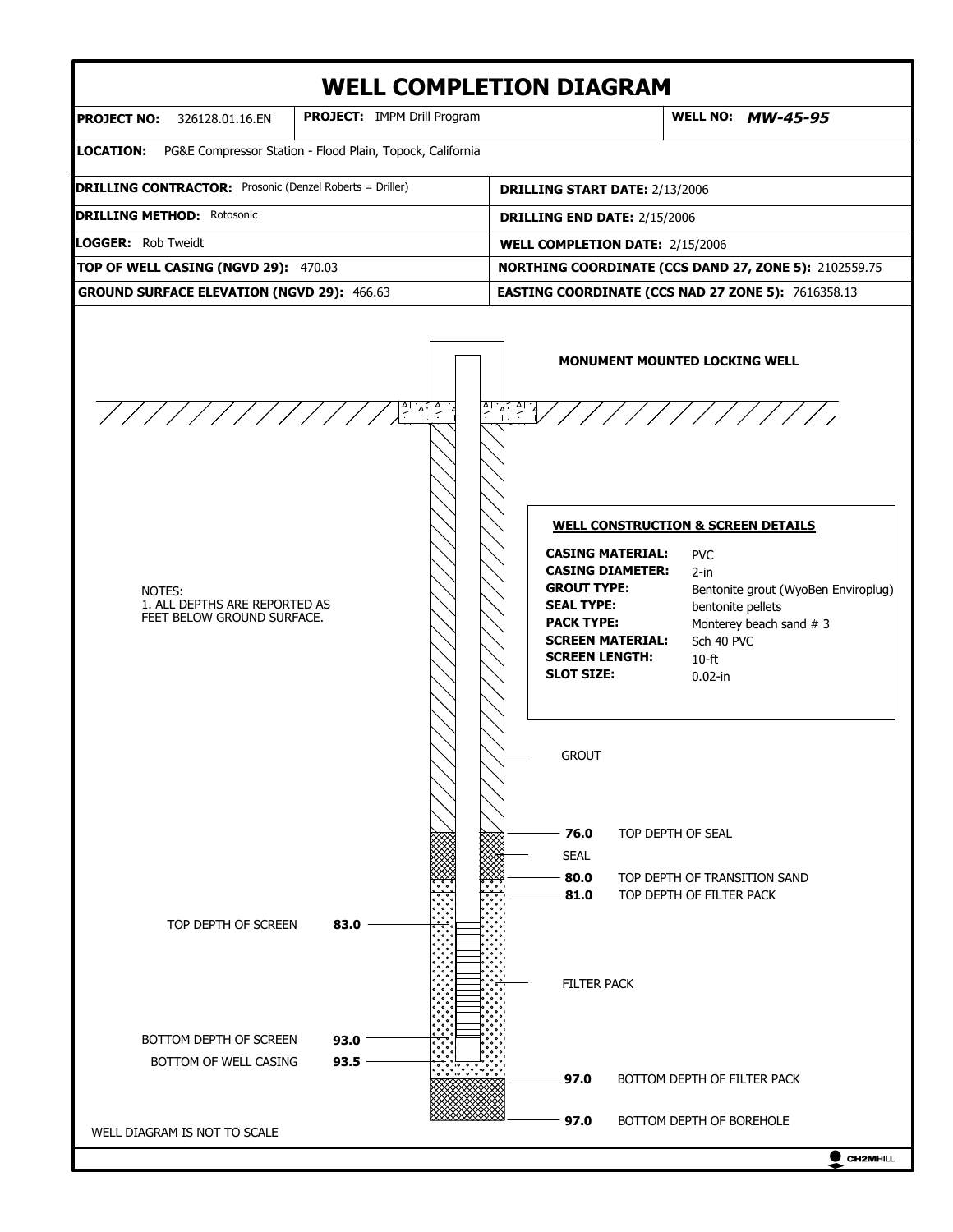| SHEET 1 of 4                                                                     |                 |                           |                  |                         |                                   | <b>PROJECT NUMBER:</b><br>326128.01.16.EN                                                                                             |                                     |                                   | <b>BORING NUMBER:</b><br><b>MW-45</b> |                                                                                                                           |  |  |
|----------------------------------------------------------------------------------|-----------------|---------------------------|------------------|-------------------------|-----------------------------------|---------------------------------------------------------------------------------------------------------------------------------------|-------------------------------------|-----------------------------------|---------------------------------------|---------------------------------------------------------------------------------------------------------------------------|--|--|
|                                                                                  |                 |                           |                  |                         |                                   | <b>SOIL BORING LOG</b>                                                                                                                |                                     |                                   |                                       |                                                                                                                           |  |  |
| <b>PROJECT NAME:</b>                                                             |                 | <b>IMPM Drill Program</b> |                  |                         |                                   | HOLE DEPTH (ft):                                                                                                                      | <b>DRILLING CONTRACTOR:</b><br>97.0 |                                   |                                       | Prosonic Corp. Phoenix, AZ                                                                                                |  |  |
| <b>SURFACE ELEVATION:</b><br>466.6 ft. MSL                                       |                 |                           |                  | 2,102,559.75            | <b>NORTHING (CCS NAD 27 Z 5):</b> | <b>EASTING (CCS NAD 27 Z 5):</b><br>7,616,358.13                                                                                      |                                     | <b>DATE STARTED:</b><br>2/13/2006 |                                       | <b>DATE COMPLETED:</b><br>2/15/2006                                                                                       |  |  |
| <b>DRILLING METHOD:</b>                                                          |                 |                           |                  |                         |                                   |                                                                                                                                       |                                     | <b>DRILLING EQUIPMENT:</b>        |                                       |                                                                                                                           |  |  |
| Rotosonic<br>LOCATION: PG&E Compressor Station - Flood Plain, Topock, California |                 |                           |                  |                         |                                   |                                                                                                                                       |                                     | <b>LOGGED BY:</b>                 | R. Tweidt                             | Sonic AT (track mounted)                                                                                                  |  |  |
| <b>SAMPLE</b>                                                                    |                 |                           |                  | <b>SOIL DESCRIPTION</b> |                                   |                                                                                                                                       |                                     | <b>COMMENTS</b>                   |                                       |                                                                                                                           |  |  |
| <b>DEPTH BGS</b>                                                                 |                 |                           | RECOVERY<br>(ft) | <b>USCS</b>             |                                   |                                                                                                                                       |                                     |                                   |                                       |                                                                                                                           |  |  |
| (feet)                                                                           | <b>INTERVAL</b> | TYPE/<br>NUMBER           |                  | $\mathsf{CODE}$         |                                   | SOIL NAME, USCS SYMBOL, COLOR,<br>PERCENT COMPOSITION, GRADING, GRAIN SHAPE, MINERALOGY,<br>DENSITY/CONSISTENCY, STRUCTURE, MOISTURE. |                                     |                                   |                                       | DRILLING OBSERVATIONS AND OPERATIONS,<br>DAILY START AND END TIMES , DRILL RATE,<br>REFUSALS, SAMPLING AND TESTING NOTES. |  |  |
| 5<br>10<br>15                                                                    |                 |                           |                  | <b>SM</b>               |                                   | SILTY SAND (SM) - very pale brn (10YR7/4), 85% mostly f sand,<br>15% silt, <2% gravel, well sorted, non-plastic, dry, no odor         |                                     |                                   |                                       |                                                                                                                           |  |  |
| 20                                                                               |                 |                           |                  |                         |                                   | <b>SAND (SP)</b> - brn (10YR4/3), 95% mostly f to m sand, 5% silt, $<2\%$<br>gravel, well sorted, non-plastic, no odor                |                                     |                                   |                                       |                                                                                                                           |  |  |
| 25                                                                               |                 |                           |                  |                         |                                   | - grades finer, increased (10% silt), f sand,                                                                                         |                                     |                                   |                                       |                                                                                                                           |  |  |
|                                                                                  |                 |                           |                  |                         |                                   | - coarsening downward, mostly f to m sand, 5% silt                                                                                    |                                     |                                   |                                       |                                                                                                                           |  |  |
| 30                                                                               |                 |                           |                  | SP                      |                                   |                                                                                                                                       |                                     |                                   |                                       |                                                                                                                           |  |  |
| 35                                                                               |                 |                           |                  |                         |                                   |                                                                                                                                       |                                     |                                   |                                       | <b>CH2MHILL</b>                                                                                                           |  |  |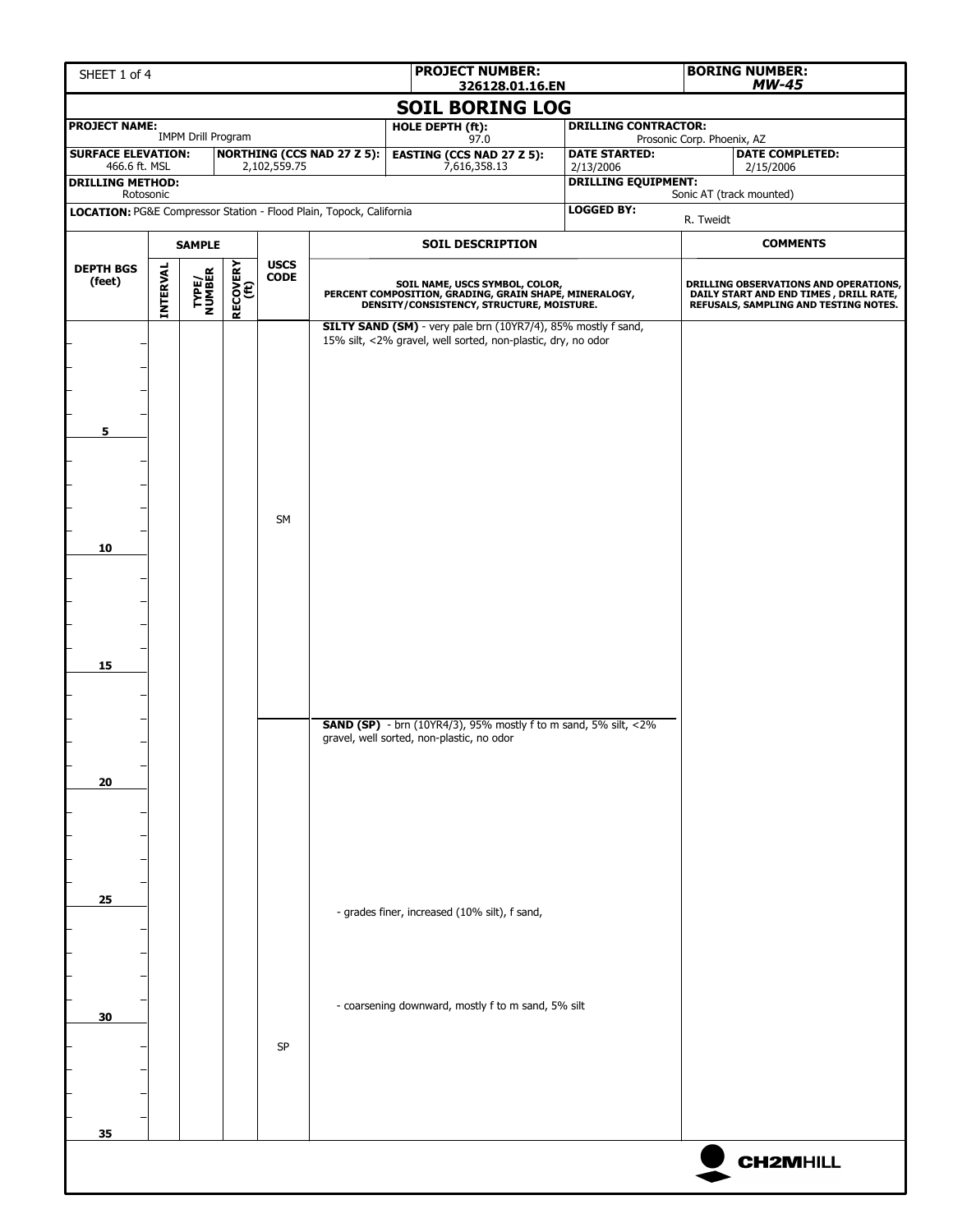| SHEET 2 of 4                                                        |                 |                           |                         |                            |                                   | <b>PROJECT NUMBER:</b><br>326128.01.16.EN                                                                                                                                        |                                         |                            | <b>BORING NUMBER:</b><br><b>MW-45</b>                                                                                    |  |  |
|---------------------------------------------------------------------|-----------------|---------------------------|-------------------------|----------------------------|-----------------------------------|----------------------------------------------------------------------------------------------------------------------------------------------------------------------------------|-----------------------------------------|----------------------------|--------------------------------------------------------------------------------------------------------------------------|--|--|
|                                                                     |                 |                           |                         |                            |                                   | <b>SOIL BORING LOG</b>                                                                                                                                                           |                                         |                            |                                                                                                                          |  |  |
| <b>PROJECT NAME:</b>                                                |                 | <b>IMPM Drill Program</b> |                         |                            |                                   | <b>HOLE DEPTH (ft):</b><br>97.0                                                                                                                                                  | <b>DRILLING CONTRACTOR:</b>             | Prosonic Corp. Phoenix, AZ |                                                                                                                          |  |  |
| <b>SURFACE ELEVATION:</b>                                           |                 |                           |                         |                            | <b>NORTHING (CCS NAD 27 Z 5):</b> | <b>EASTING (CCS NAD 27 Z 5):</b>                                                                                                                                                 | <b>DATE STARTED:</b>                    |                            | <b>DATE COMPLETED:</b>                                                                                                   |  |  |
| 466.6 ft. MSL<br><b>DRILLING METHOD:</b>                            |                 |                           |                         | 2,102,559.75               |                                   | 7,616,358.13                                                                                                                                                                     | 2/13/2006<br><b>DRILLING EQUIPMENT:</b> |                            | 2/15/2006                                                                                                                |  |  |
| Rotosonic                                                           |                 |                           |                         |                            |                                   |                                                                                                                                                                                  | <b>LOGGED BY:</b>                       |                            | Sonic AT (track mounted)                                                                                                 |  |  |
| LOCATION: PG&E Compressor Station - Flood Plain, Topock, California |                 |                           |                         |                            |                                   |                                                                                                                                                                                  |                                         | R. Tweidt                  |                                                                                                                          |  |  |
|                                                                     | <b>SAMPLE</b>   |                           |                         |                            | <b>SOIL DESCRIPTION</b>           |                                                                                                                                                                                  |                                         |                            | <b>COMMENTS</b>                                                                                                          |  |  |
| <b>DEPTH BGS</b><br>(feet)                                          | <b>INTERVAL</b> | TYPE/<br>NUMBER           | <b>RECOVERY</b><br>(ft) | <b>USCS</b><br><b>CODE</b> |                                   | SOIL NAME, USCS SYMBOL, COLOR,<br>PERCENT COMPOSITION, GRADING, GRAIN SHAPE, MINERALOGY,<br>DENSITY/CONSISTENCY, STRUCTURE, MOISTURE.                                            |                                         |                            | DRILLING OBSERVATIONS AND OPERATIONS,<br>DAILY START AND END TIMES, DRILL RATE,<br>REFUSALS, SAMPLING AND TESTING NOTES. |  |  |
|                                                                     |                 |                           |                         |                            |                                   | <b>SAND (SP)</b> - brn (10YR4/3), 95% mostly f to m sand, 5% silt, $<2\%$<br>gravel, well sorted, non-plastic, no odor<br>- black organic specks, sand fining, mostly f sand     |                                         |                            |                                                                                                                          |  |  |
| 40<br>black organic specks                                          |                 |                           |                         |                            |                                   | - coarsening downward, 60% med sand, 35% f sand, 5% silt, and                                                                                                                    |                                         |                            |                                                                                                                          |  |  |
| 45                                                                  |                 |                           |                         |                            |                                   | - f sand w/ clayey silt, very dk grayish brn (10YR3/2)                                                                                                                           |                                         |                            |                                                                                                                          |  |  |
|                                                                     |                 |                           |                         | SW/GW                      |                                   | <b>GRAVELLY SAND/ SANDY GRAVEL (SW/GW)</b> - dk grayish brn<br>(10yr4/2), 70% m sand, <5% silt, 5% gravel, poorly sorted, subrnd to<br>rnd up to 8 cm, non-plastic, wet, no odor |                                         |                            |                                                                                                                          |  |  |
|                                                                     |                 |                           |                         |                            |                                   | <b>SAND (SP)</b> - dk yellowish brn (10YR 4/4), 95% mostly f to m sand,<br><2% f gravel, well sorted, subrnd to rnd up to 2 cm, wet, no odor,<br>abundant black organic specks   |                                         |                            |                                                                                                                          |  |  |
| 50                                                                  |                 |                           |                         |                            |                                   | - mostly m sand, 5% gravel                                                                                                                                                       |                                         |                            |                                                                                                                          |  |  |
| 55                                                                  |                 |                           |                         |                            |                                   |                                                                                                                                                                                  |                                         |                            |                                                                                                                          |  |  |
|                                                                     |                 |                           |                         |                            |                                   | - 15% gravel, rnd to subrnd up to 5 cm<br>- layer of clayey silt with f sand, brown (7.5YR4/3)                                                                                   |                                         |                            |                                                                                                                          |  |  |
| 60                                                                  |                 |                           |                         |                            |                                   | - fining downward, 5% mostly f gravel up to 1.5 cm                                                                                                                               |                                         |                            |                                                                                                                          |  |  |
| 65                                                                  |                 |                           |                         |                            |                                   | - layer of silty clay with sand                                                                                                                                                  |                                         |                            |                                                                                                                          |  |  |
|                                                                     |                 |                           |                         | <b>SP</b>                  |                                   |                                                                                                                                                                                  |                                         |                            |                                                                                                                          |  |  |
| 70                                                                  |                 |                           |                         |                            |                                   | - 90% mostly m sand, 5% silt, 5% gravel                                                                                                                                          |                                         |                            |                                                                                                                          |  |  |
|                                                                     |                 |                           |                         |                            |                                   |                                                                                                                                                                                  |                                         |                            | <b>CH2MHILL</b>                                                                                                          |  |  |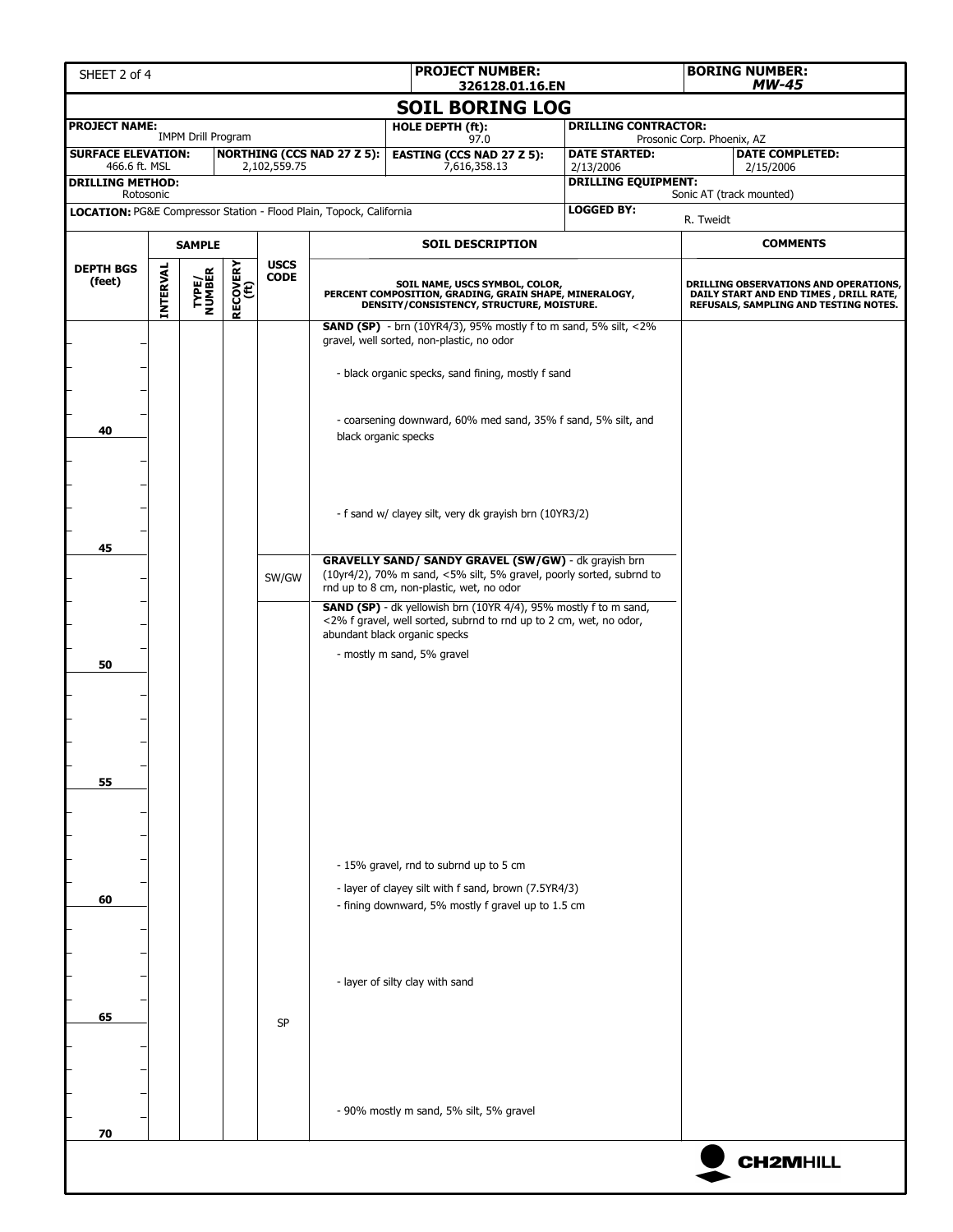| SHEET 3 of 4              |           |                           |                  |              |                                                                     | <b>PROJECT NUMBER:</b><br>326128.01.16.EN                                                                                                                                                           |                             |                            | <b>BORING NUMBER:</b><br><b>MW-45</b>                                                                                    |  |  |
|---------------------------|-----------|---------------------------|------------------|--------------|---------------------------------------------------------------------|-----------------------------------------------------------------------------------------------------------------------------------------------------------------------------------------------------|-----------------------------|----------------------------|--------------------------------------------------------------------------------------------------------------------------|--|--|
|                           |           |                           |                  |              |                                                                     | <b>SOIL BORING LOG</b>                                                                                                                                                                              |                             |                            |                                                                                                                          |  |  |
| <b>PROJECT NAME:</b>      |           |                           |                  |              |                                                                     | HOLE DEPTH (ft):                                                                                                                                                                                    | <b>DRILLING CONTRACTOR:</b> |                            |                                                                                                                          |  |  |
| <b>SURFACE ELEVATION:</b> |           | <b>IMPM Drill Program</b> |                  |              | <b>NORTHING (CCS NAD 27 Z 5):</b>                                   | 97.0<br><b>EASTING (CCS NAD 27 Z 5):</b>                                                                                                                                                            | <b>DATE STARTED:</b>        | Prosonic Corp. Phoenix, AZ | <b>DATE COMPLETED:</b>                                                                                                   |  |  |
| 466.6 ft. MSL             |           |                           |                  | 2,102,559.75 |                                                                     | 7,616,358.13                                                                                                                                                                                        | 2/13/2006                   |                            | 2/15/2006                                                                                                                |  |  |
| <b>DRILLING METHOD:</b>   | Rotosonic |                           |                  |              |                                                                     |                                                                                                                                                                                                     | <b>DRILLING EQUIPMENT:</b>  |                            | Sonic AT (track mounted)                                                                                                 |  |  |
|                           |           |                           |                  |              | LOCATION: PG&E Compressor Station - Flood Plain, Topock, California |                                                                                                                                                                                                     | <b>LOGGED BY:</b>           | R. Tweidt                  |                                                                                                                          |  |  |
| <b>SAMPLE</b>             |           |                           |                  |              |                                                                     | <b>SOIL DESCRIPTION</b>                                                                                                                                                                             |                             |                            | <b>COMMENTS</b>                                                                                                          |  |  |
| <b>DEPTH BGS</b>          |           |                           |                  | <b>USCS</b>  |                                                                     |                                                                                                                                                                                                     |                             |                            |                                                                                                                          |  |  |
| (feet)                    | INTERVAL  | <b>TYPE/<br/>NUMBER</b>   | RECOVERY<br>(ft) | <b>CODE</b>  |                                                                     | SOIL NAME, USCS SYMBOL, COLOR,<br>PERCENT COMPOSITION, GRADING, GRAIN SHAPE, MINERALOGY,<br>DENSITY/CONSISTENCY, STRUCTURE, MOISTURE.                                                               |                             |                            | DRILLING OBSERVATIONS AND OPERATIONS,<br>DAILY START AND END TIMES, DRILL RATE,<br>REFUSALS, SAMPLING AND TESTING NOTES. |  |  |
|                           |           |                           |                  |              |                                                                     | <b>SAND (SP)</b> - dk yellowish brn (10YR 4/4), 95% mostly f to m sand,<br><2% f gravel, well sorted, subrnd to rnd up to 2 cm, wet, no odor,<br>abundant black organic specks                      |                             |                            |                                                                                                                          |  |  |
| 75                        |           |                           |                  |              |                                                                     |                                                                                                                                                                                                     |                             |                            |                                                                                                                          |  |  |
|                           |           |                           |                  |              | (10YR3/4),                                                          | - slity clay lenses intermittent with sand, dk yellowish brn                                                                                                                                        |                             |                            |                                                                                                                          |  |  |
| 80                        |           |                           |                  |              |                                                                     |                                                                                                                                                                                                     |                             |                            |                                                                                                                          |  |  |
|                           |           |                           |                  |              |                                                                     | - increased gravel (15%) up to 5 cm                                                                                                                                                                 |                             |                            |                                                                                                                          |  |  |
| 85                        |           |                           |                  |              | sand, 70% silt, 0% gravel                                           | <b>SANDY SILT (ML)</b> - yellowish brn (10YR 5/4), 30% mostly c to m<br>- coarse river gravel deposit                                                                                               |                             |                            |                                                                                                                          |  |  |
|                           |           |                           |                  |              |                                                                     |                                                                                                                                                                                                     |                             |                            |                                                                                                                          |  |  |
| 90                        |           |                           |                  | ML           |                                                                     |                                                                                                                                                                                                     |                             |                            |                                                                                                                          |  |  |
|                           |           |                           |                  |              |                                                                     | - color change to dr reddish brn (5YR3/3), f grained sand, gravel up<br>to 5cm rnd to subrnd                                                                                                        |                             |                            |                                                                                                                          |  |  |
| 95                        |           |                           |                  | GW           | plasticity, wet, no odor                                            | <b>SANDY GRAVEL (GW)</b> - brn (10YR4/3), 25% c to m grained sand,<br>15% silt, 60% gravel, poorly sorted, rnd to subrnd up to 10 cm, low<br>Miocene Conglomerate (BR) - top 0.5' to 1.0' weathered |                             |                            |                                                                                                                          |  |  |
|                           |           |                           |                  | <b>BR</b>    | - BR is competent                                                   |                                                                                                                                                                                                     |                             |                            |                                                                                                                          |  |  |
|                           |           |                           |                  |              |                                                                     | Boring Terminated at 97 ft                                                                                                                                                                          |                             |                            |                                                                                                                          |  |  |
|                           |           |                           |                  |              | <b>ABBREVIATIONS</b>                                                |                                                                                                                                                                                                     |                             |                            |                                                                                                                          |  |  |
|                           |           |                           |                  |              | $cc =$ continuous core run                                          |                                                                                                                                                                                                     |                             |                            |                                                                                                                          |  |  |
|                           |           |                           |                  |              | $brn = brown$<br>$It$ = light                                       |                                                                                                                                                                                                     |                             |                            |                                                                                                                          |  |  |
|                           |           |                           |                  |              | $dk = dark$                                                         |                                                                                                                                                                                                     |                             |                            |                                                                                                                          |  |  |
|                           |           |                           |                  |              | $vf$ = very fine-grained                                            |                                                                                                                                                                                                     |                             |                            |                                                                                                                          |  |  |
|                           |           |                           |                  |              | $f = fine-grained$                                                  |                                                                                                                                                                                                     |                             |                            |                                                                                                                          |  |  |
|                           |           |                           |                  |              | $m = medium-grained$<br>$c = coarse-grained$                        |                                                                                                                                                                                                     |                             |                            |                                                                                                                          |  |  |
|                           |           |                           |                  |              |                                                                     |                                                                                                                                                                                                     |                             |                            |                                                                                                                          |  |  |
|                           |           |                           |                  |              |                                                                     |                                                                                                                                                                                                     |                             |                            | <b>CH2MHILL</b>                                                                                                          |  |  |